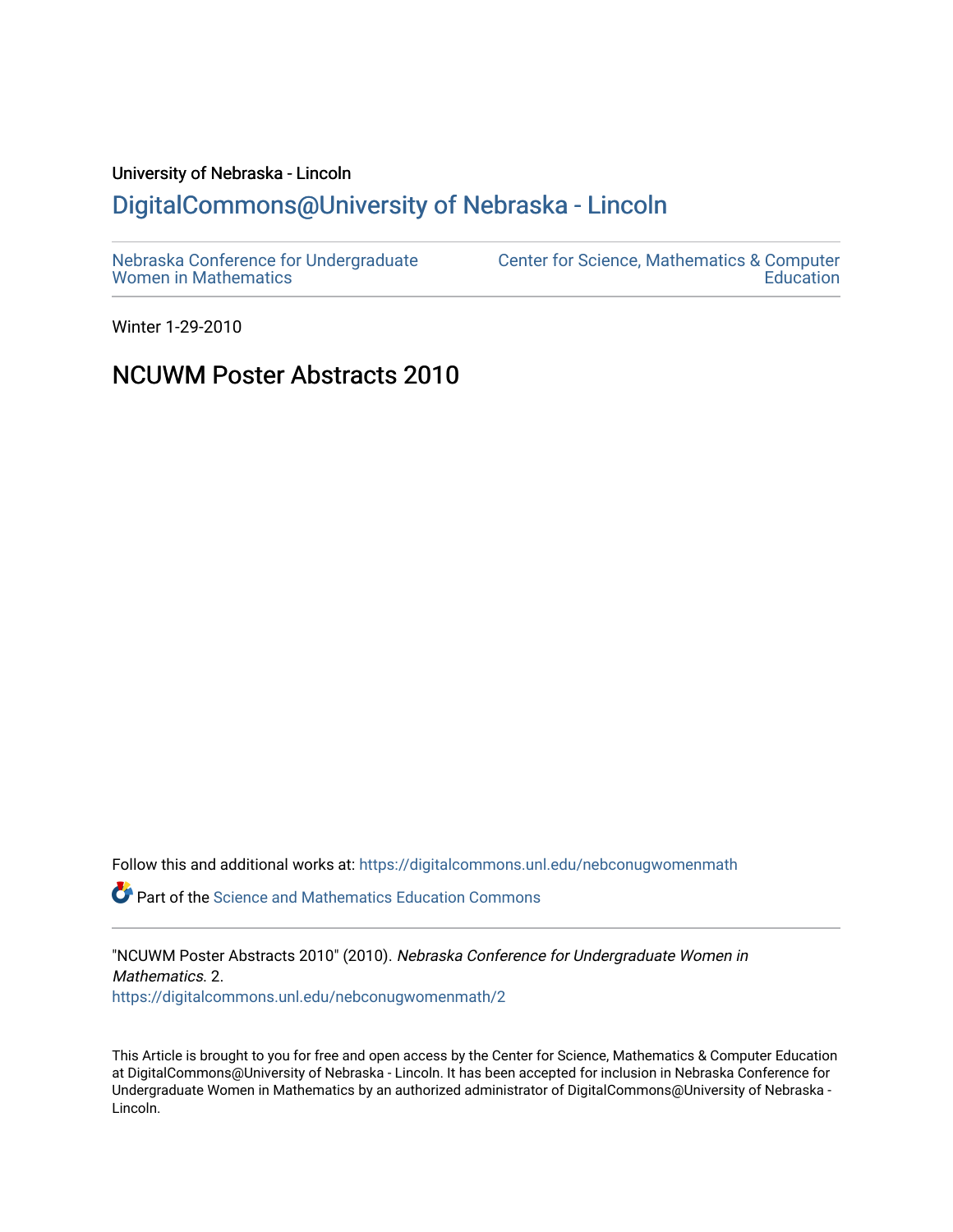The Twelfth Annual Nebraska Conference for Undergraduate Women in Mathematics

January 29 - January 31, 2010

# POSTER ABSTRACTS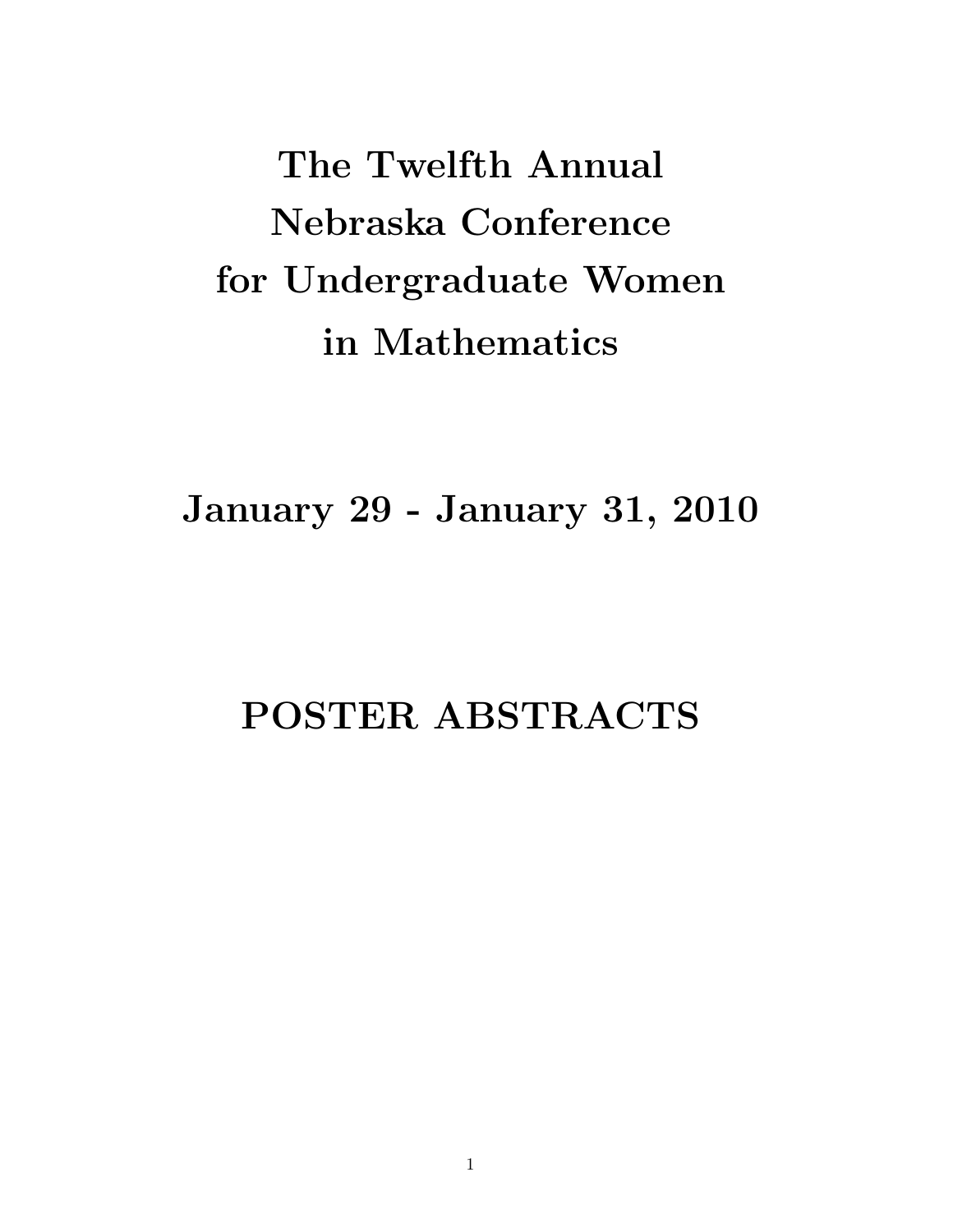# Posters by Undergraduate Students

#### Holly Arrowood, Furman University Distance Related Labelings of Graphs

Vertex labeling has been a widely studied concept in the field of graph theory. The type of labeling studied in this project is called  $L(3,2,1)$ -labeling, and it is related to distances between vertices in the graph. In my project, I determine optimal  $L(3,2,1)$ -labelings for several different types of graphs.

# Kristen Bretney, Loyola Marymount University Singular Value Decomposition of Los Angeles Voting in the November 2008 Presidential Election

This presentation will discuss the findings and analysis of a singular value decomposition (SVD) on Los Angeles exit poll data from the November 2008 Presidential election. The SVD revealed: the political views of both Los Angeles voters as a whole and voters in each particular precinct polled, the groups of precincts that have similar political views, and the most significant ballot issues for the precincts.

# Suzanne Carter, University of Iowa Samantha Fuller, Penn State University, University Park Campus Classifying Molecules Using Group Theory from a Geometric and Topological Perspective

Point groups provide a mathematical way to classify molecules using their structure and their resulting symmetries. This allows us to represent them as solids, which has several surprising applications in chemistry. They also provide a visual examination of group theory. We will take both a geometric and topological look at point groups and their properties.

#### Nicole Casella, Ithaca College Chebyshev Polynomials and Their Relationship to Trigonometry and the Fibonacci Numbers Part I

In this presentation we will define Chebyshev polynomials of the first kind using the difference equation and then discuss some properties such as the Binet type formula and relations to trigonometry. We will then look at properties of the Chebyshev polynomials of the second kind and see how they relate to those of the first kind. Finally, we will compare the Binet type formulas of the Chebyshev polynomials to the Binet type formula of the Fibonacci numbers.

# Morgan Chatham, University of Montevallo The Foundation Mathematics of General Relativity

In the study of General Relativity, we will study manifolds, vector spaces and tensors as they relate to Einstein's conceptualization of gravitation as spacetime curvature. These ideas work together to form the structure of spacetime. We will discuss the more general idea of tangent vectors as functions on certain types of mappings as opposed to the more familiar, purely spacial three-vectors and the motivation for this generalized viewpoint.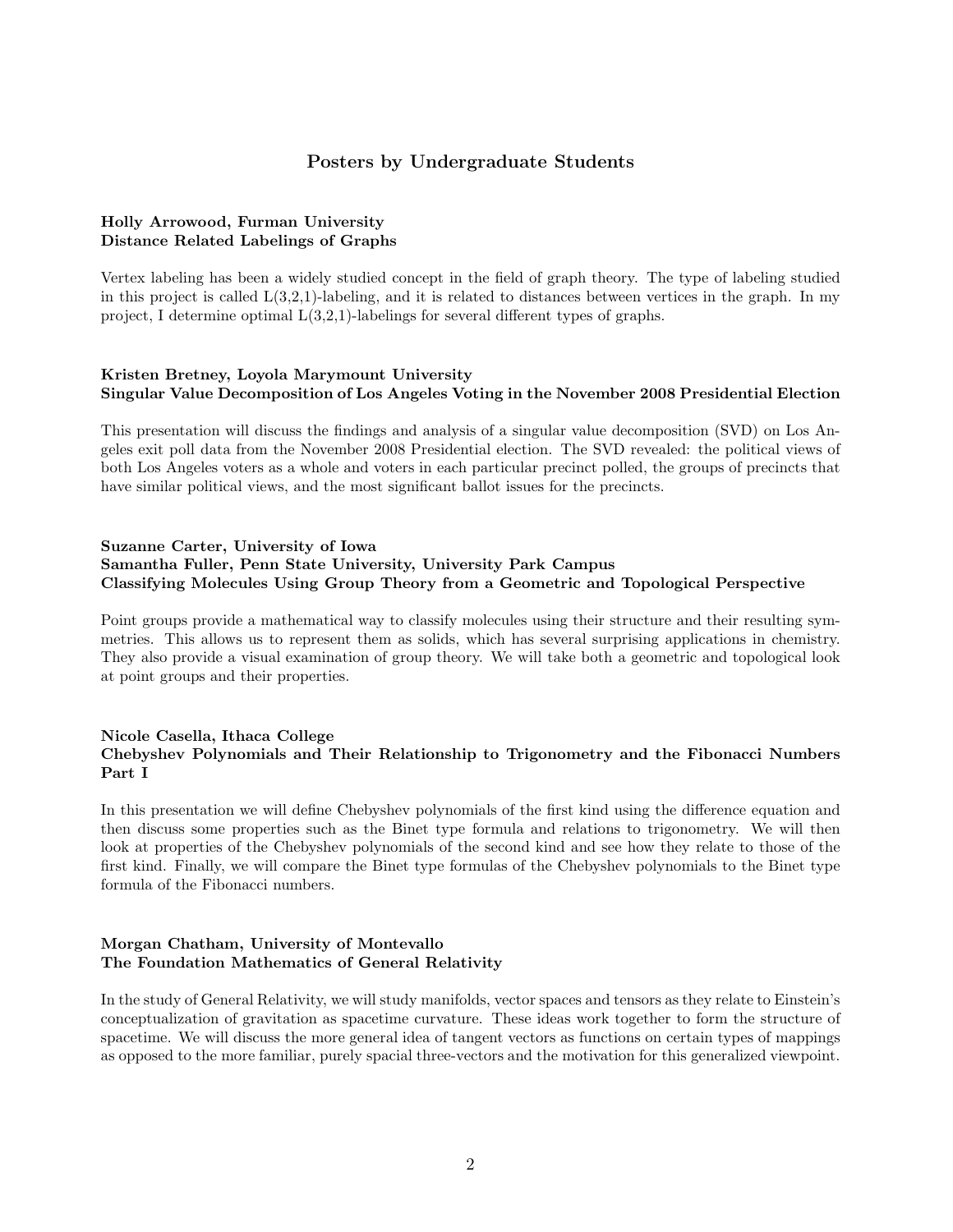# Lilith Ciccarelli, Bellarmine University Poset Reconstruction

Poset reconstruction is a relatively new area of mathematics related to graph reconstruction. In recent years, very little has been published and research has been at an apparent standstill. It remains an open question whether posets (partially ordered sets) can be reconstructed from their one element deleted subgraphs. These subsets are called cards and the collection of all the cards of a poset is called the deck. This poster presents the summary of a semester-long research project surrounding this open question, including a survey of known results. I explored various structures of posets to find new approaches toward resolving this question, including series decomposable and series parallel posets, and posets with maximal and minimal elements.

# Amber Clinton, Clarkson University Can You Hear Me Now?

Many customer service departments use automated telephone systems. When people respond to automated prompts, a computer interprets the sound waves and decomposes them into digital signals. There are two methods, the Discrete Wavelet Transform, and the Discrete Fourier Transform that can be used to decompose the signals. The audio signals can then be used to figure out how computers correctly identify the verbal responses. A library of average words is created and used for comparison. The difference between a persons unknown response and all the words in the library can be seen graphically and their response is identified as the word with the least error. Using the graphs, we compare how well each method identified selected unknown words.

# Jalonda Coats, Tougaloo College Tougaloo College and Mathematical Applications Used in the Jackson Heart Study

Mathematics has importance in several areas such as statistics, prediction curves, and various applications in mechanics. One specific area that is important in research is statistics. In Jackson, MS, there is cohort study called the Jackson Heart Study. A mission of this study is to collect data from its 5,000 participants to observe cardiovascular disease in African Americans. Tougaloo College is the undergraduate training center that provides insight to students about public health, medicine, and the sciences. Undergraduates enroll in a biostatistics class that allows them to analyze data in order to condense it into a readable and understandable format. This class also provides knowledge to students about some statistics of analysis that corresponds to research. Mathematics is an essential, diverse area of scientific study. The subspecialty of statistics is used in the Jackson Heart Study to produce an end result to better the health of the African American community.

# Natalie Coston, Northern Arizona University Anita Doerfler, Northern Arizona University Some Recent Results Involving Greek Ladders

Greek Ladders are an ancient technique in Diophantine Approximation. Our poster will show some recent results involving classic Greek Ladders, including some connections between Greek Ladder approximations and those derived from the continued fraction algorithm and Newton's Method, as well as some advances involving higher-order Greek Ladders.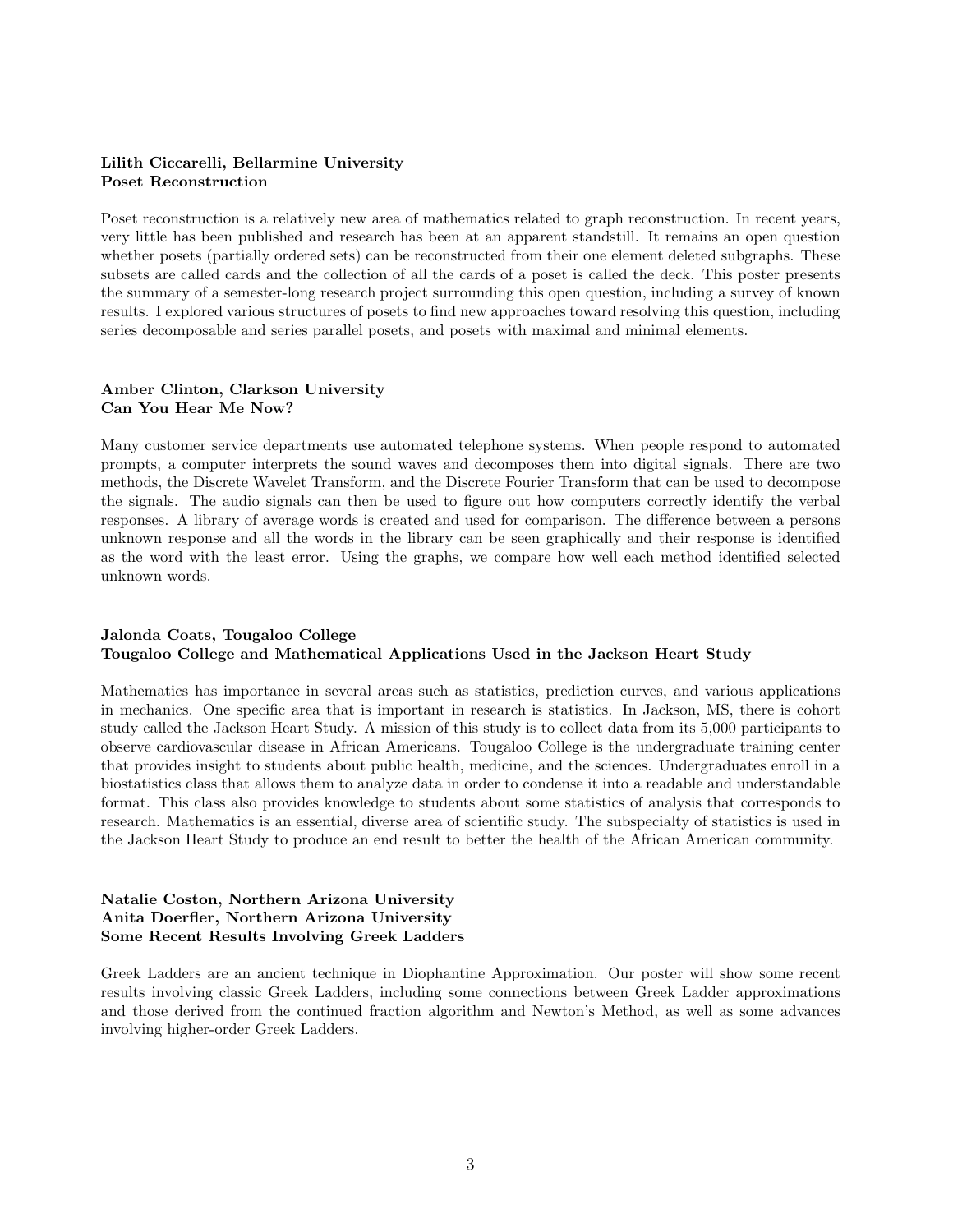# Belinda Cruz, University of Texas Pan American Melissa Martinez, University of Puerto Rico at Cayey Analyzing Stability of Model Ecosystems

We developed ordinary differential equation models for competing, cooperating, and predatory interactions between multiple species. In the case of two species we analyzed our models globally and determined mathematical conditions for stable interactions. These mathematical conditions have an ecological interpretation in terms of carrying capacity. We also analyzed the interactions using a method called linearization, which gives an algebraic expression for local stability. While it is more straight forward and generalized, the method only works near equilibrium points. The analysis is much more complicated for models with more than two species. Because of this, we relied on the linearization technique to analyze the local stability around the equilibrium points. In the case of three species we have examples for stability and instability but not complete classification.

Anita Doerfler see Natalie Coston

# Clarice Dziak, Clarkson University Mathematical Modeling at the Middle Level: The Colton-Pierrepont Project

Colton-Pierrepont Junior/Senior High School has only 192 students. This school is very small and low enrollment numbers have forced students at CPHS to choose from limited extra-curricular activities. In trying to give CPHS students more options, we created a mathematical model to determine if it is feasible to add another activity, and which activity to add. Our model considers factors such as student interest, cost, and availability of facilities, and uses a scoring system to make data categories comparable. While creating this model, optimization and weighting, reasoning behind assumptions, and scoring systems were addressed. A solution was reached via a generalized linear model. The purpose of making this model was to develop an example modeling problem and solution to educate middle school teachers about using models in the classroom. To show that it is a plausible Middle School project, the model was created using only mathematical techniques that would be known to middle level students.

# Terra Fox, Hope College Development of a Non-Destructive Evaluation Method for FRP Bridge Decks

Open steel grids are typically used on bridges to minimize the weight of the bridge deck and wearing surface. These grids, however, require frequent maintenance and exhibit other durability concerns related to fatigue cracking and corrosion. Bridge decks constructed from composite materials, such as a Fiber-reinforced Polymer (FRP), are strong and lightweight; they also offer improved rideability, reduced noise levels, less maintenance, and are relatively easy to install compared to steel grids. Because FRP bridge decks are relatively new and little is known about their long-term durability, a non-destructive evaluation (NDE) method is necessary to monitor the health of FRP bridge decks over time. This research is aimed at developing an inspection protocol for FRP bridge decks using thermal imaging. The finite element method was used to simulate the heat transfer process and determine optimal heating and data acquisition parameters that will be used to inspect FRP bridge decks in the field.

Samantha Fuller see Suzanne Carter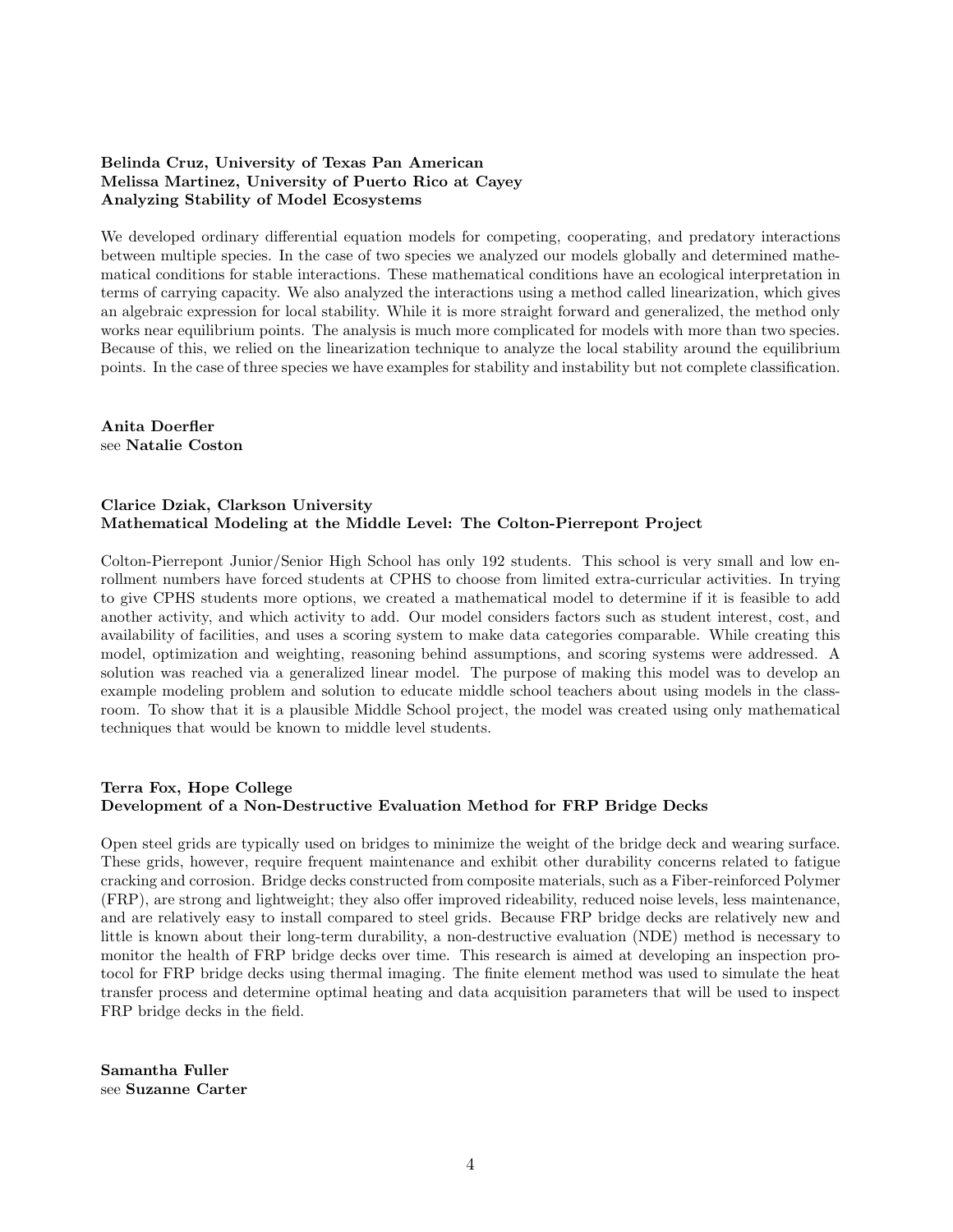# April Harry, Xavier University of Louisiana Dynamics of the Sigmoid Beverton-Holt Population Model

The discrete Sigmoid Beverton-Holt population model, originally introduced in fishery science, is known to exhibit the so-called "Allee effect," that is the population becomes extinct if the population size falls below some threshold level. As a starting point in the project, the dynamics of the autonomous model, including asymptotic behavior of solutions, stability, and boundedness were studied. The obtained results are extended to the periodically-forced Sigmoid Beverton-Holt model where emphasis is placed on the existence and stability characteristics of periodic solutions.

# Anne Ho, Regis University An Analysis of Various Modular Origami Dodecahedra

During the Mathematics of Paper Folding REU at the University of Georgia, I examined various types of modular units and their links to make structurally stable and aesthetically pleasing regular dodecahedra. Analysis of crease patterns included determining the areas of paper used, the number of layers of papers used, and whether the links were locked or not. With some modifications on a design by Mio Tsugawa, I created a model for evaluating origami designs and an ideal module.

# Rachel Keyser, Bellarmine University A Demonstration of the Vigenère Cipher Using Frequency Analysis and Modular Arithmetic

This poster presentation will provide a history and encryption and decryption demonstration of the Vigenère Cipher created in 1586. The cipher was thought to be unbreakable for almost 300 years until it was broken by Charles Babbage and Fredreich Kasiski, separately. The presentation will demonstrate the Kasiski Method for decryption of the Vigenère cipher. The Kasiski Method uses frequency analysis and modular arithmetic to break a cipher text created with the Vigenère cipher. The poster will show the step by step decryption process of a lengthy piece of cipher text, first by finding the probable length of the ciphers keyword, and then using frequency analysis to determine the keyword itself. Finally, the entire cipher text will be deciphered to reveal the original plain text message.

# Hannah Kolb, Illinois Institute of Technology Reconstruction of a Family of Seperable Graphs

In the 1950's, Ulam and Kelly posed the reconstruction conjecture in graph theory: every graph with  $n \geq 3$ vertices is uniquely determined by its collection of vertex-deleted subgraphs. While the problem remains open, many families of graphs have been shown to be reconstructible, such as disconnected graphs, regular graphs, and trees. In 1976, Manvel proved that graphs with connectivity 1 and no leaves are reconstructable. Here, we prove the reconstructability of graphs with connectivity 1 where no maximal end tree is a leaf.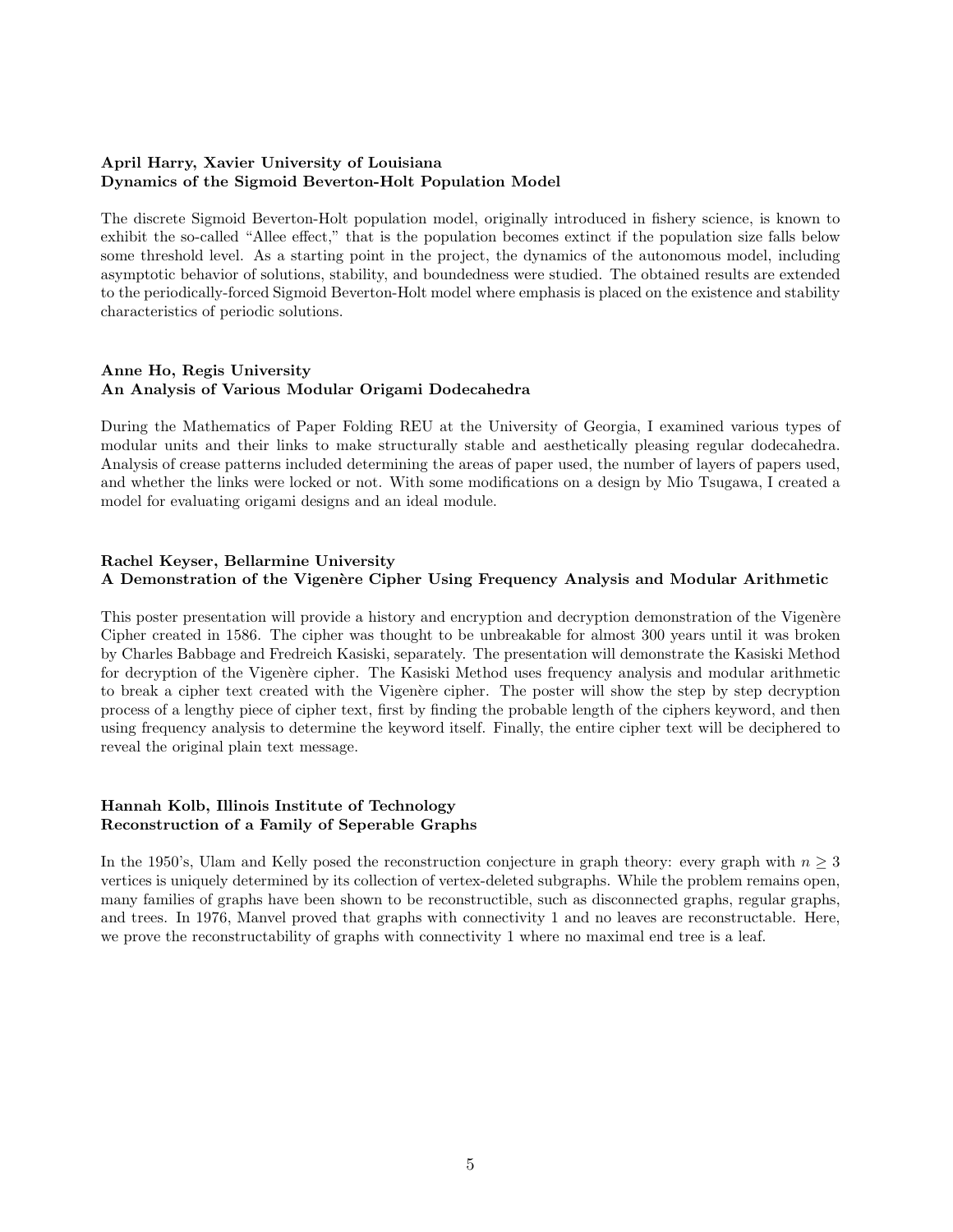# Lauren Kraus, Wheaton College Using Cluster Analysis to Identify Relationships Between Old English Poems

Long-standing linguistic and philological analyses of Old English poetry have identified many relationships among different poems. This work examines two Old English poems, Daniel and Azarias, where one section of Daniel, the "Song of Azarias" is closely related to the whole of Azarias. In order to determine if statistical techniques could be used to detect the similarity between these two poems, a hierarchical agglomerative cluster analysis on relative word frequencies within each text was performed. The resulting grouping provided by this analysis agrees with the conclusions made by scholars of Old English. In an attempt to identify which words explain the differences and similarities between the two poems Daniel and Azarias, we take a look at two methods, one parametric and one nonparametric, to try to determine which words may be associated with the groupings presented by the cluster analysis.

# Amanda Kriesel, Minnesota State University, Mankato Mathematical Modeling of TBE

Tick-Borne Encephalitis is a virus that affects ones nervous system and is transmitted from tick to human through tick bite. In recent years, the number of cases of tick-borne encephalitis in Europe has been increasing. This mathematical biological model of Tick-Borne Encephalitis was created in order to further the understanding of such phenomenon, as well as study the relationship between vectors and their hosts. Specifically, this investigation will focus on the population model of ticks in certain regions and its correlation to tick-borne encephalitis infections in the region. Optimal Control for a vaccination will also be explored.

# Florida Levidiotis, University of Mississippi Classifying Zero Divisor Graphs

This project consists of examining the 21 connected, five-point zero divisor graphs, determining which are possible if they are constructed from equivalence classes of the zero divisors, and classifying them based on those assessments.

# Emese Lipcsey-Magyar, Skidmore College Modeling Time Dependent Electroosmotic Flow

Electroosmotic flow (EOF) is the motion of liquid induced by an applied potential across a capillary tube or microchannel. EOF has many applications including the purification of contaminated drinking water and in the analytical chemistry separation technique of capillary electrophoresis. However, EOF leads to inconsistencies in these separations, thus understanding the dynamics of EOF will lead to more reproducible analyses. Experimental data measuring time dependent flow in capillary electrophoresis indicates that a change in the buffer solution inside the capillaries clearly affects the bulk flow within the system. We have investigated several functions,  $v(t)$ , using least-squares optimization methods such as Newtons method and the Levenberg Marquardt method to model this flow as a function of time. As a result of our investigation we believe that EOF in a dynamic buffer setting is most appropriately modeled by a biexponential function,  $v(t) = Ae^{r_1 t} + Be^{r_2 t}$ .

Melissa Martinez see Belinda Cruz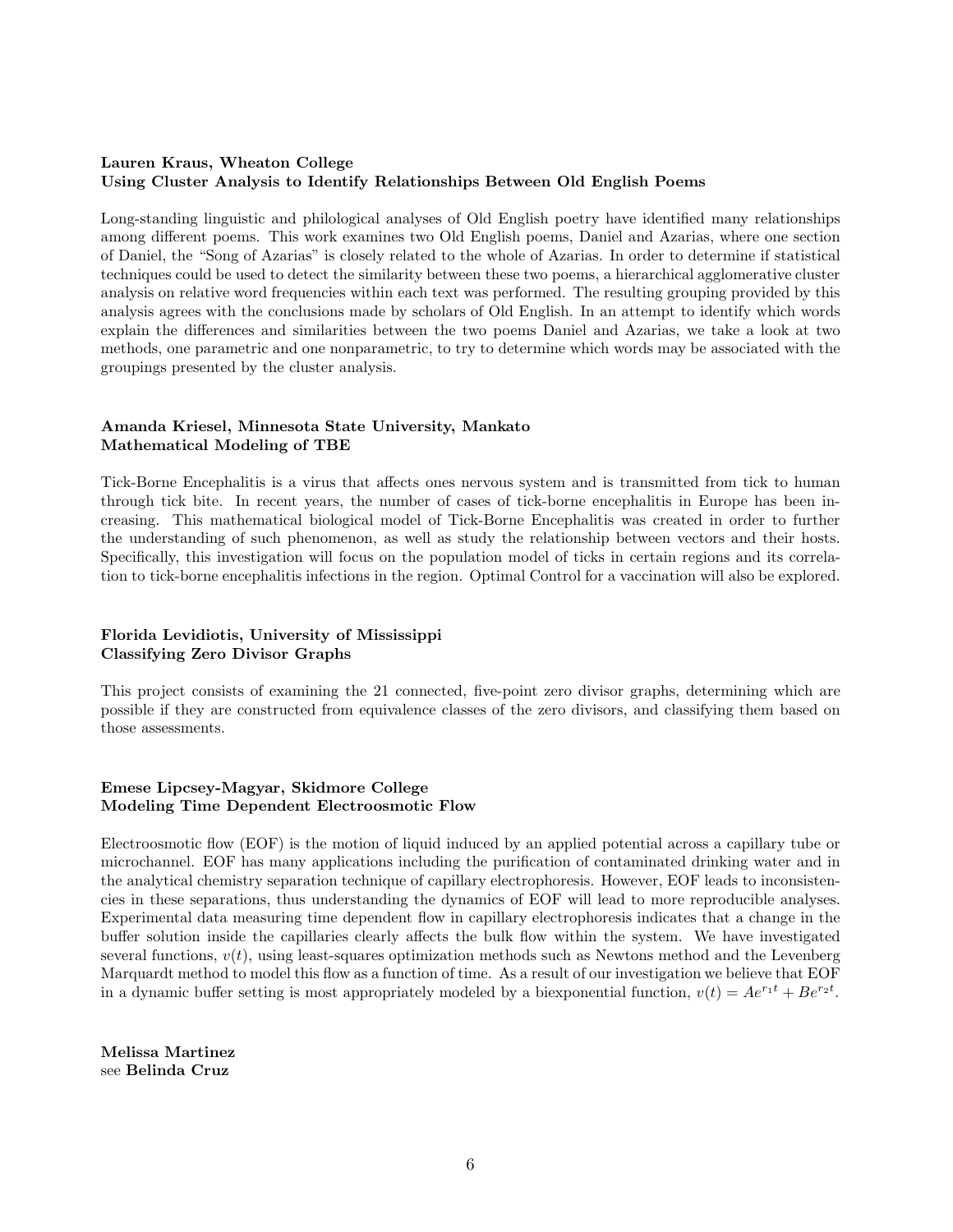# Laura McCormick, Louisiana State University-Shreveport Square Products of Punctured Sequences of Factorials

The following problem is solved: for a positive integer *n*, for what *m* is  $(\prod_{k=1}^n k!)/m!$  a perfect square  $(1 \leq m \leq n)$ ? All solutions for even *n* will be presented. For odd *n* it will be demonstrated that no solution exists. Additionally, J. Nagura's under-appreciated improvement on Bertrand's Postulate will be highlighted, st helped facilitate the completion of these proofs.

#### Brittney Miller, University of Southern California Representing Invariant Manifolds to Design Planet Finder Missions

Interest lies in calculating periodic Lyapunov orbits around the Lagrange point L2 in the Sun-Earth system. The objectives of this project include computing trajectories that approach these orbits and reconstructing the surfaces of invariant manifolds on which these trajectories are located using two different approaches, the level set method and fat trajectories. The goal is to select an ultra low-energy trajectory from the surface of the manifold, traveling from a parking orbit about the Earth to a Lyapunov orbit about L2. These ultra low-energy trajectories have been used in many recent space missions (for example, Genesis, Herschel, and Planck). The lower cost and weight of the fuel is more economical than the longer travel time for this kind of transfer compared to a conventional Hohmann transfer.

# Krista Newell, University of Wisconsin-Oshkosh A Geometric Mean Based SSD

There are several competing methods for portfolio selection. Haley and McGee (2006) showed that the Sumof-Squared Divergence (SSD) portfolio is equivalent to the Safety First and Sharpe Ratio portfolios. Their portfolio rule was based on the arithmetic mean of the portfolio returns, so a reasonable alternative would be to explore the geometric mean. This paper investigates the relationship between the SSD selection rules based on the arithmetic mean and that based on the geometric mean. It shows that for small rates of return, the two selection rules are approximately equal; however, when the rate of returns deviate from zero, the two methods are fundamentally different.

# Catie Patterson, Furman University Scheduling First Year Seminars

First-year seminars are designed to help incoming freshmen adjust to college-level material and work load. At Furman, students are asked to indicate at least five choices for seminars in which they have some interest. Here we look at the problem of determining how many choices to give students so as to ensure, with high probability, that a given percentage of students will be scheduled to a preferred class.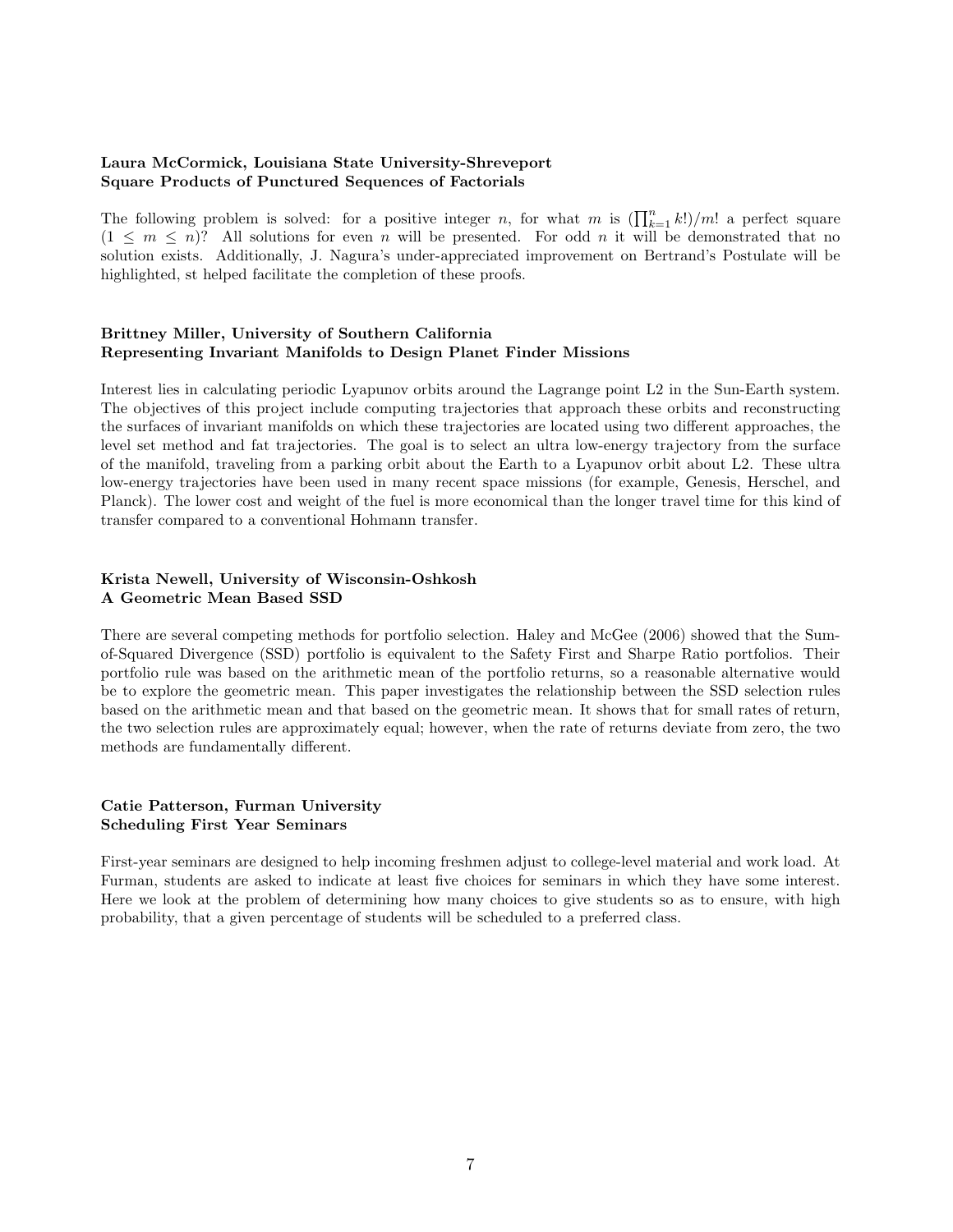# Katherine Poulsen, Columbia University Asymptotics for Class Numbers and Strict Class Numbers for Fundamental Discriminants

Take  $h(d)$ ,  $h_{+}(d)$  (respectively) to be the class number, strict class number associated to an integer d. The class number is typically defined in the context of equivalence or strict equivalence classes of ideals in the field  $\mathbb{Q}(\sqrt{d})$ , for d a fundamental discriminant. In its original context  $h_+(d)$ , for  $d \equiv 0, 1 \mod 4$  and not a perfect square, is the number of strict equivalence classes of binary quadratic forms of discriminant  $d$ . A major open question, conjectured by Gauss, asks, for  $d > 0$ , if  $h(d) = 1$  infinitely often as  $d \to \infty$ . Using genus theory, one can greatly restrict the number of classical discriminants for which this can possibly occur. We investigate the question for such candidates among fundamental discriminants, and derive asymptotics for  $h(d)$ ,  $h_{+}(d)$ , and related functions in the range  $d \leq 5.2 \times 10^7$ .

# Stephanie Reed, University of South Dakota Controlling Plague Among Prairie Dogs

Commonly known as Bubonic Plague in humans, the Sylvatic Plague in prairie dogs is causing extinctions of numerous prairie dog towns across the Plains. The once thought extinct Black Footed Ferret feeds on prairie dogs almost exclusively, and South Dakota is a near perfect reintroductions sight. However, if the prairie dogs are dying, the Black Footed Ferrets risks extinction. By scaling logistic differential equations, we were able to find four equilibria: (1) Trivial, (2) Only healthy prairie dogs, (3) Only healthy prairie dogs and healthy fleas, and (4) Coexistence of healthy and plagued prairie dogs and fleas. The scaled parameter alpha (death rate of fleas divided by death rate of prairie dogs) is the control parameter. By changing alpha, we are able to obtain graphs of the aforementioned equilibrium points.

# Lauren Schmidt, Murray State University The Mathematics of Indian Drums

We will discuss the mathematics of Indian drums with a focus on the tabla and mridangam. These drums have evolved over many centuries and are the only known drums with harmonic properties, making them in some sense the ideal drums. We will discuss solutions of the wave equation modeling the vibration of these drums. We will formulate an optimal design problem for the mridangam drum, in an attempt to determine if the historic ideal drum is mathematical optimal.

# Emily Sergel, Rutgers University Biorthogonal Polynomials

Recently, Bertola, Gekhtman and Szmigielski generalized commutative orthogonal polynomials to obtain what they call biorthogonal polynomials over the real numbers.In this poster, I will present the results of my summer REU which are as follows: 1)A completely algebraic definition of biorthogonal polynomials that holds for noncommutative division rings. 2)A construction of biorthogonal functions with respect to some bimoments using quasideterminants. 3)A proof that finite recurrence relations exist for certain types of biorthogonal polynomials, as an analogue of a proof for commutative biorthogonal polynomials by Bertola, Gekhtman and Szmigielski. 4)A broad extension of Favard's theorem which states that any two sequences of polynomials is biorthogonal with respect to some inner product.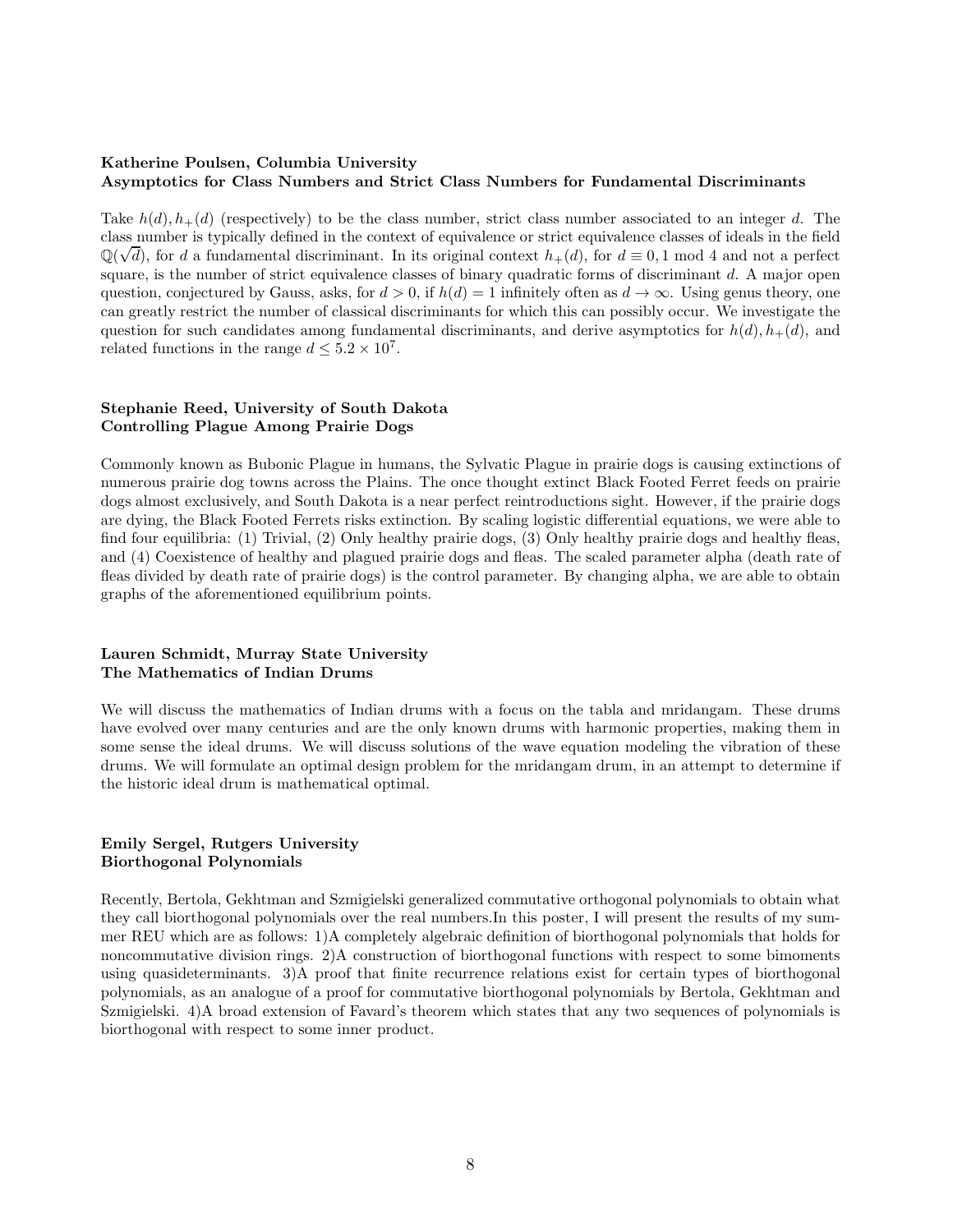# Ngoc Thai, Truman State University An Epidemiological Agent-Based Model of Tuberculosis

Latent TB patients may become clinically ill with active TB as a consequence of exogenous reinfection ,in addition to primary TB infection.HIV/latent TB infected individuals are also at a much greater risk of developing active TB.The growing burden of TB worldwide is also linked to Multidrug-resistant TB. We use NetLogo to design and implement an epidemiological agent-based model of TB. First,we simulate a two-strain TB model to determine epidemiological transmissions of non MDR-TB and MDR-TB in a homogeneous mixing. We then incorporate HIV and exogenous reinfection into our model to study their effects on different qualitative aspects of TB. The basic reproductive number, R0, a metric in epidemiology to determine whether an infectious disease will spread,is directly calculated from our model. Our sensitivity analysis of R0 suggests that the probability that an immunecompetent individual contacts an infectious individual and receives infection is the most significant factor for the disease to sustain.

# Jasmin Uribe, University of Arizona Modeling Transcriptional Regulation

Many fundamental questions in biology boil down to the relationship between genotype and phenotype. We are working towards a computational model of this relationship, starting with an arbitrary cis-regulatory genotype, and generating a computational phenotype in terms of transcription factor protein concentrations over time. The ultimate goal is to simulate the evolution of this "toy" gene regulatory network. As a component of this larger goal, our model mechanistically simulates transcriptional regulation through interacting transcription factors (TFs) that bind and unbind to available portions of DNA. We must track TF binding configurations for all nucleosome-free regions. This requires the storage of a huge number of potential configurations. This project presents a statistical approach, using a Boltzmann Chain, combined with a thermodynamic framework and dynamic programming to overcome this challenge.

# Nicole Williams, Sam Houston State University Computerized Tomography and Some Mathematics Behind it

Computerized Tomography is a technology that enables one to see inside of a non-transparent body. The basic problem in computerized tomography is the reconstruction of a function  $f$ , describing for instance a particular organ or a tumor, based on some partial information which is values of integrals over a set of lines, planes, or circles . Some methods involved in reconstructing this function include the Radon transform and Fourier transform. Applications of these processes can be found not only in medicine but also astronomy, GPS, archeology, and electron microscopy.